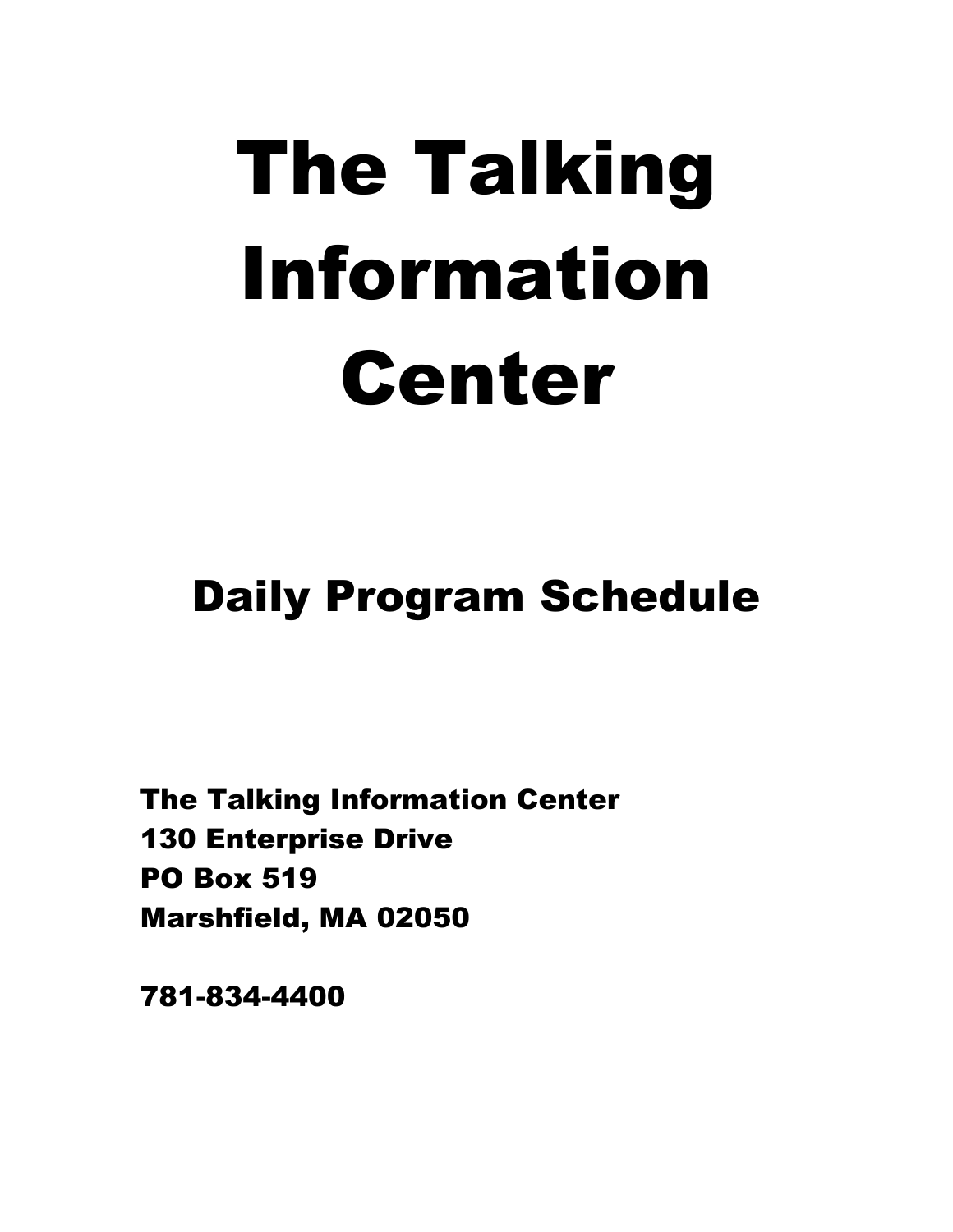| <b>SUNDAY</b> |                                   |               |                              |
|---------------|-----------------------------------|---------------|------------------------------|
| <b>Time</b>   | Program                           | <b>Time</b>   | <b>Program</b>               |
| 12:00AM       | <b>Winthrop Transcript</b>        | 12:00PM       | <b>Medical Hour 2</b>        |
| 12:30AM       | <b>Duxbury Clipper</b>            | 12:30PM       | $\ast$                       |
| 1:00AM        | <b>News Block 1</b>               | 1:00PM        | <b>Economist 2</b>           |
| 1:30AM        | <b>News Block 2</b>               | 1:30PM        | $\ast$                       |
| 2:00AM        | <b>News Block 3</b>               | 2:00PM        | <b>Businessweek 2</b>        |
| 2:30AM        | <b>News Block 4</b>               | 2:30PM        | $\ast$                       |
| 3:00AM        | <b>News Block 5</b>               | 3:00PM        | <b>New Yorker 2</b>          |
| 3:30AM        | <b>News Block 6</b>               | 3:30PM        | $\ast$                       |
| 4:00AM        | <b>News Block 7</b>               | 4:00PM        | <b>Washington Examiner 2</b> |
| 4:30AM        | <b>News Block 8</b>               | 4:30PM        | $\ast$                       |
| 5:00AM        | <b>News Block 9</b>               | 5:00PM        | <b>CSM Weekly Edition 2</b>  |
| 5:30AM        | <b>News Block 10</b>              | 5:30PM        | $\ast$                       |
| 6:00AM        | <b>News Block 11</b>              | 6:00PM        | <b>Op-Ed Hour</b>            |
| 6:30AM        | <b>News Block 12</b>              | <b>6:30PM</b> | $\ast$                       |
| 7:00AM        | <b>News Block [13]</b>            | 7:00PM        | <b>Reason</b>                |
| 7:30AM        | <b>News Block [14]</b>            | 7:30PM        | $\ast$                       |
| 8:00AM        | <b>Kiplinger Personal Finance</b> | <b>8:00PM</b> | <b>Wired</b>                 |
| 8:30AM        | <b>Consumer Reports</b>           | 8:30PM        | $\ast$                       |
| 9:00AM        | <b>Boston Globe</b>               | 9:00PM        | Harper's                     |
| 9:30AM        | *                                 | 9:30PM        | *                            |
| 10:00AM       | <b>Boston Herald</b>              | 10:00PM       | <b>Short Stories</b>         |
| 10:30AM       | *                                 | 10:30PM       | $\ast$                       |
| 11:00AM       | <b>New York Times</b>             | 11:00PM       | <b>Tales of Mystery</b>      |
| 11:30AM       | *                                 | 11:30PM       | $\ast$                       |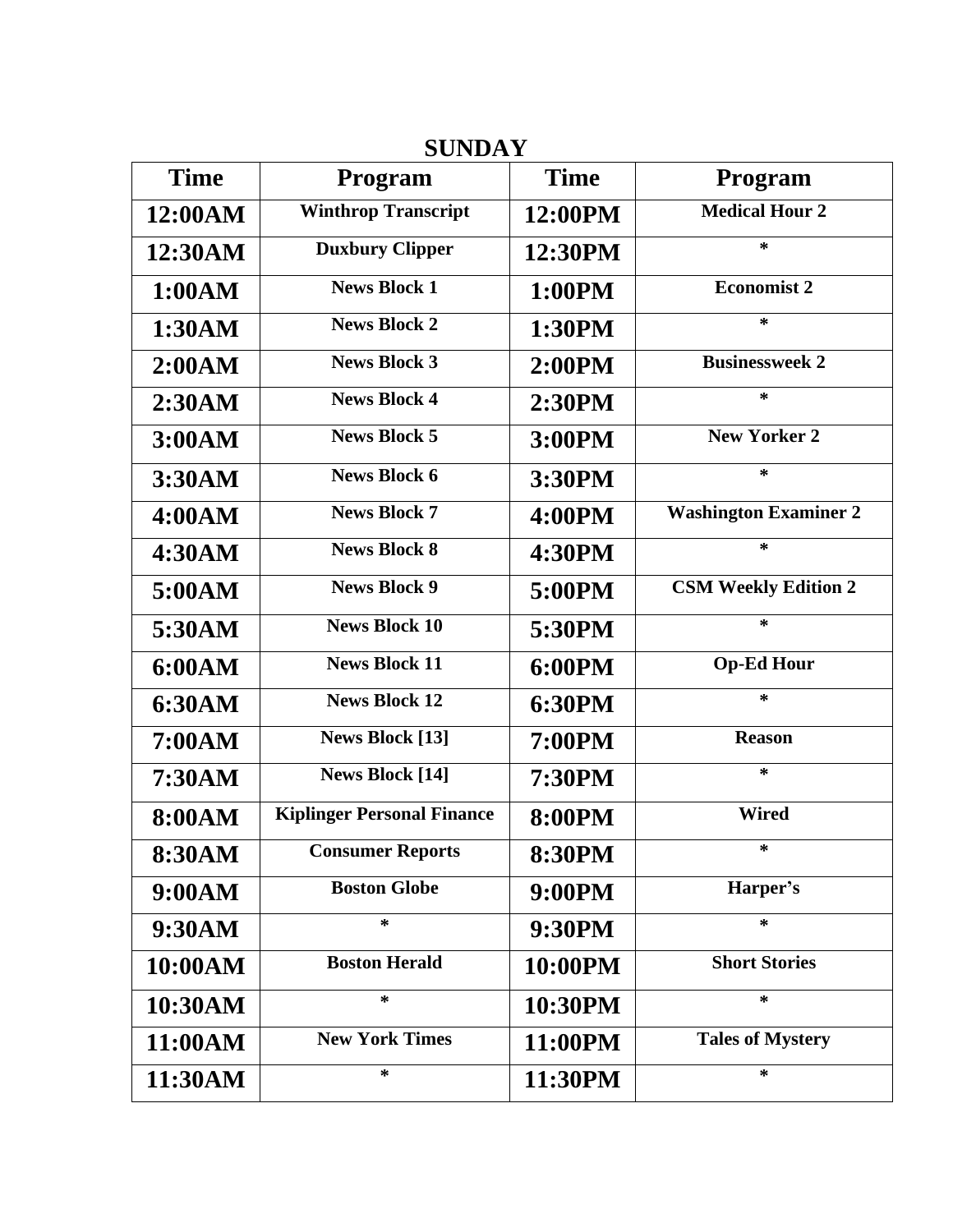| <b>MONDAY</b> |                             |               |                                  |
|---------------|-----------------------------|---------------|----------------------------------|
| <b>Time</b>   | <b>Program</b>              | <b>Time</b>   | <b>Program</b>                   |
| 12:00AM       | <b>Late Night Book Hour</b> | 12:00PM       | <b>New York Times</b>            |
| 12:30AM       | $\ast$                      | 12:30PM       | $\ast$                           |
| 1:00AM        | <b>Boston Magazine</b>      | 1:00PM        | <b>Patriot Ledger</b>            |
| 1:30AM        | $\ast$                      | 1:30PM        | <b>Brockton Enterprise</b>       |
| 2:00AM        | <b>NY Times Magazine</b>    | 2:00PM        | <b>Taunton Daily Gazette</b>     |
| 2:30AM        | $\ast$                      | 2:30PM        | <b>Attleboro Sun Chronicle</b>   |
| 3:00AM        | <b>Time</b>                 | 3:00PM        | <b>Metro West News</b>           |
| 3:30AM        | $\ast$                      | 3:30PM        | <b>Lynn Daily Item</b>           |
| 4:00AM        | <b>El Mundo/El Planeta</b>  | 4:00PM        | <b>Salem News</b>                |
| 4:30AM        | $\ast$                      | 4:30PM        | <b>Gloucester Daily Times</b>    |
| 5:00AM        | <b>NY Times Book Review</b> | 5:00PM        | <b>Daily News of Newburyport</b> |
| 5:30AM        | $\ast$                      | 5:30PM        | <b>Providence Journal</b>        |
| 6:00AM        | <b>Story Time</b>           | 6:00PM        | Hannaford/Aldi/Trucchi's         |
| 6:30AM        | <b>Parents</b>              | 6:30PM        | $\ast$                           |
| 7:00AM        | <b>Diabetes Update</b>      | 7:00PM        | <b>Walgreens/CVS/Target</b>      |
| 7:30AM        | <b>AM Update</b>            | 7:30PM        | $\ast$                           |
| 8:00AM        | <b>Wall Street Journal</b>  | <b>8:00PM</b> | <b>AP News</b>                   |
| 8:30AM        | *                           | <b>8:30PM</b> | *                                |
| 9:00AM        | <b>Boston Globe</b>         | 9:00PM        | <b>Book Hour</b>                 |
| 9:30AM        | ∗                           | 9:30PM        | ∗                                |
| 10:00AM       | <b>Boston Herald</b>        | 10:00PM       | <b>USA Today</b>                 |
| 10:30AM       | *                           | 10:30PM       | *                                |
| 11:00AM       | <b>Washington Post</b>      | 11:00PM       | <b>Newsmax</b>                   |
| 11:30AM       | ∗                           | 11:30PM       | ∗                                |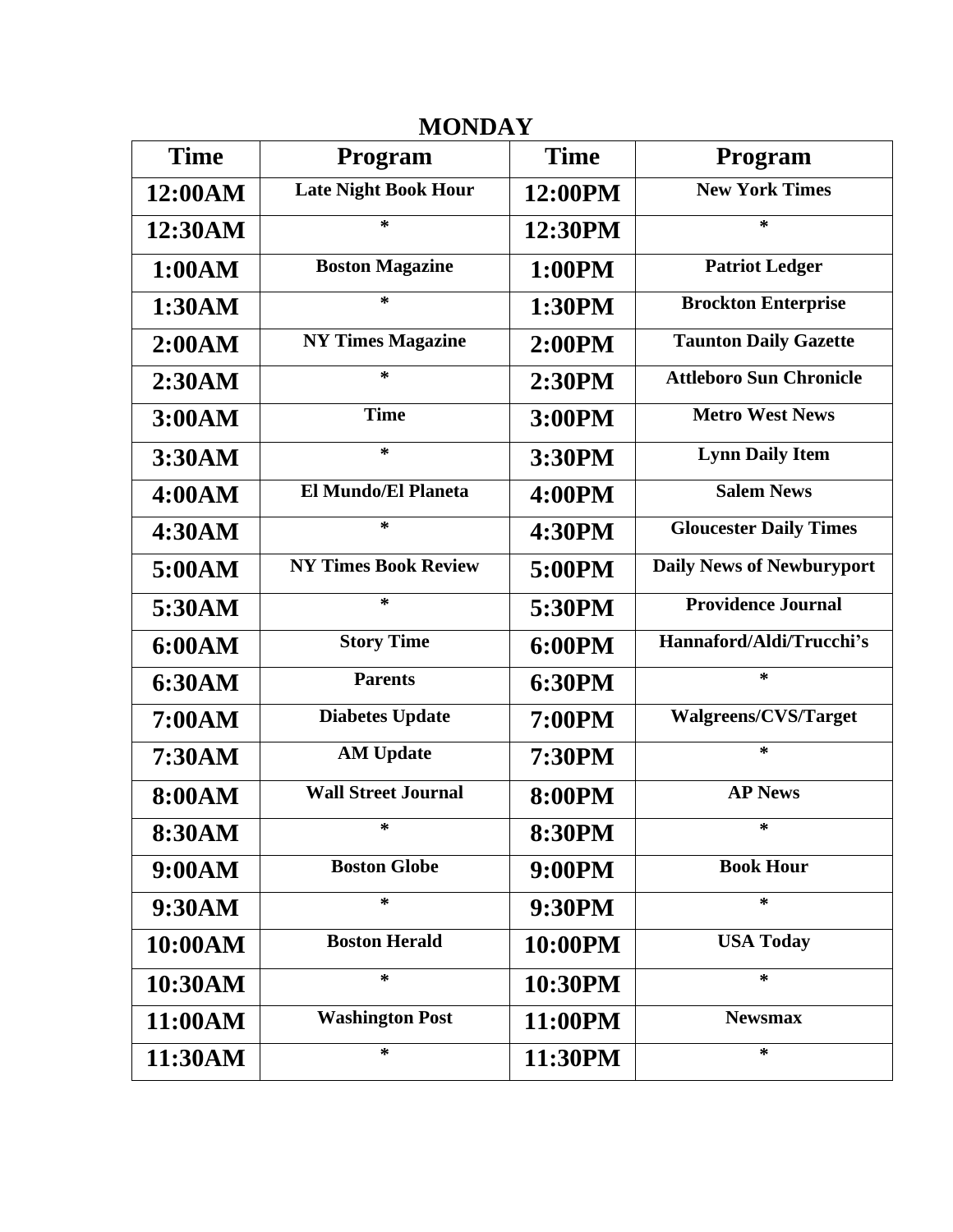| <b>TUESDAY</b> |                             |               |                                  |
|----------------|-----------------------------|---------------|----------------------------------|
| <b>Time</b>    | <b>Program</b>              | <b>Time</b>   | <b>Program</b>                   |
| 12:00AM        | <b>Late Night Book Hour</b> | 12:00PM       | <b>New York Times</b>            |
| 12:30AM        | $\ast$                      | 12:30PM       | $\ast$                           |
| 1:00AM         | <b>American Spectator</b>   | 1:00PM        | <b>Patriot Ledger</b>            |
| 1:30AM         | $\ast$                      | 1:30PM        | <b>Brockton Enterprise</b>       |
| 2:00AM         | <b>The Week</b>             | 2:00PM        | <b>Taunton Daily Gazette</b>     |
| 2:30AM         | $\ast$                      | 2:30PM        | <b>Attleboro Sun Chronicle</b>   |
| 3:00AM         | <b>History</b>              | 3:00PM        | <b>Metro West News</b>           |
| 3:30AM         | <b>Poetry</b>               | 3:30PM        | <b>Lynn Daily Item</b>           |
| 4:00AM         | <b>Dig Boston</b>           | 4:00PM        | <b>Salem News</b>                |
| 4:30AM         | $\ast$                      | 4:30PM        | <b>Gloucester Daily Times</b>    |
| 5:00AM         | <b>Reuters</b>              | 5:00PM        | <b>Daily News of Newburyport</b> |
| 5:30AM         | $\ast$                      | 5:30PM        | <b>Providence Journal</b>        |
| 6:00AM         | <b>The Hill</b>             | 6:00PM        | <b>City Journal</b>              |
| 6:30AM         | $\ast$                      | 6:30PM        | *                                |
| 7:00AM         | <b>Smithsonian</b>          | <b>7:00PM</b> | <b>National Review</b>           |
| 7:30AM         | <b>AM Update</b>            | 7:30PM        | $\ast$                           |
| 8:00AM         | <b>Wall Street Journal</b>  | <b>8:00PM</b> | <b>AP News</b>                   |
| 8:30AM         | *                           | <b>8:30PM</b> | *                                |
| 9:00AM         | <b>Boston Globe</b>         | 9:00PM        | <b>Book Hour</b>                 |
| 9:30AM         | ∗                           | 9:30PM        | *                                |
| 10:00AM        | <b>Boston Herald</b>        | 10:00PM       | <b>USA Today</b>                 |
| 10:30AM        | *                           | 10:30PM       | $\ast$                           |
| 11:00AM        | <b>Washington Post</b>      | 11:00PM       | <b>Newsmax</b>                   |
| 11:30AM        | ∗                           | 11:30PM       | ∗                                |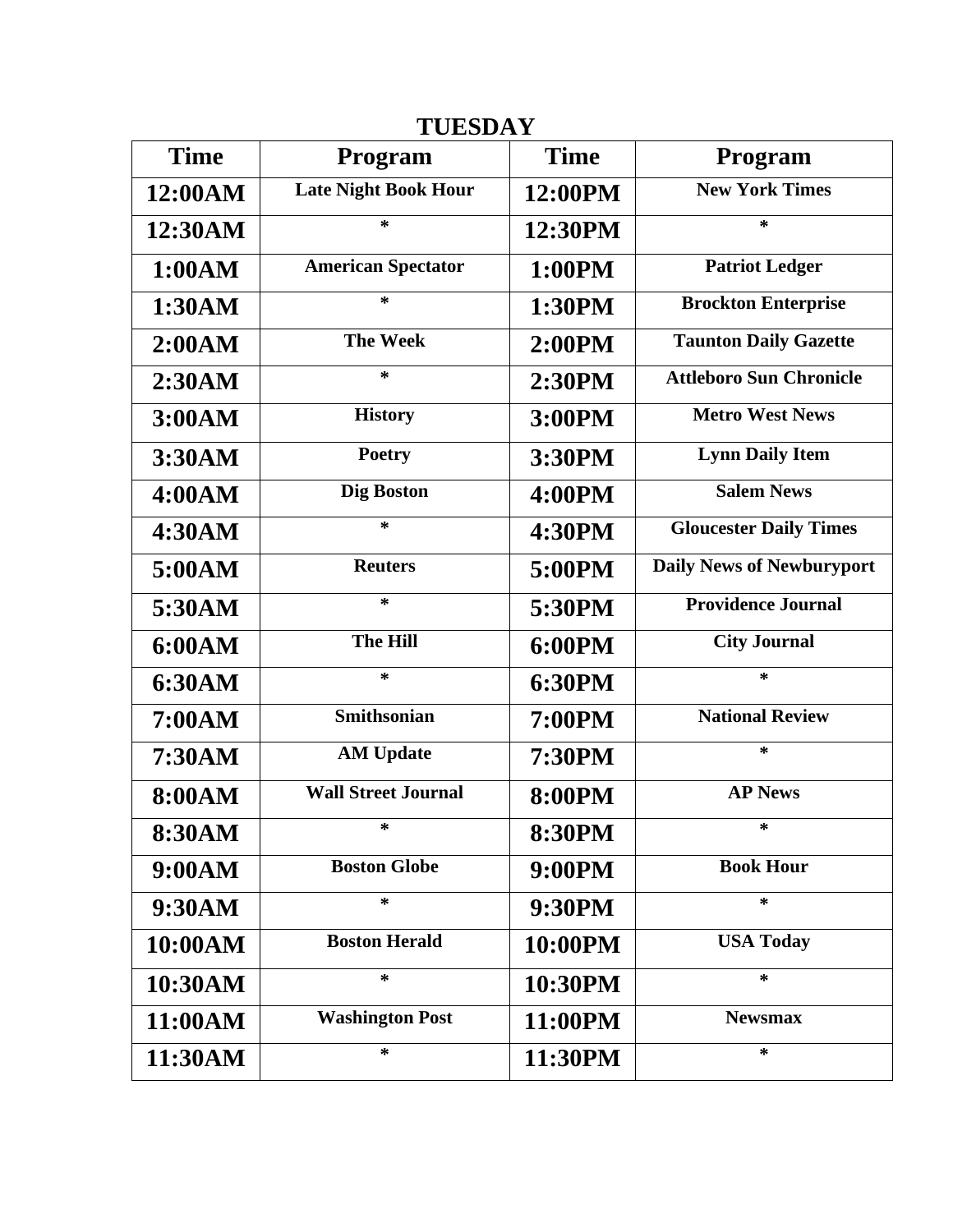| <b>Time</b> | Program                     | <b>Time</b>   | Program                        |
|-------------|-----------------------------|---------------|--------------------------------|
| 12:00AM     | <b>Late Night Book Hour</b> | 12:00PM       | <b>New York Times</b>          |
| 12:30AM     | *                           | 12:30PM       | *                              |
| 1:00AM      | <b>Newsweek</b>             | 1:00PM        | <b>Patriot Ledger</b>          |
| 1:30AM      | *                           | 1:30PM        | <b>Brockton Enterprise</b>     |
| 2:00AM      | <b>The Nation</b>           | 2:00PM        | <b>Taunton Daily Gazette</b>   |
| 2:30AM      | *                           | 2:30PM        | <b>Attleboro Sun Chronicle</b> |
| 3:00AM      | <b>New Republic</b>         | 3:00PM        | <b>Metro West News</b>         |
| 3:30AM      | <b>Eyes on Success (p)</b>  | 3:30PM        | <b>Lynn Daily Item</b>         |
| 4:00AM      | <b>Tech Hour</b>            | 4:00PM        | <b>Salem News</b>              |
| 4:30AM      | *                           | 4:30PM        | <b>Gloucester Daily Times</b>  |
| 5:00AM      | <b>Reuters</b>              | 5:00PM        | Daily News of Newburyport      |
| 5:30AM      | $\ast$                      | 5:30PM        | <b>Providence Journal</b>      |
| 6:00AM      | The Hill                    | 6:00PM        | <b>National Interest</b>       |
| 6:30AM      | $\ast$                      | <b>6:30PM</b> | $\ast$                         |
| 7:00AM      | <b>The Atlantic</b>         | 7:00PM        | <b>Sports Round Table (p)</b>  |
| 7:30AM      | <b>AM Update</b>            | 7:30PM        | $\ast$                         |
| 8:00AM      | <b>Wall Street Journal</b>  | <b>8:00PM</b> | <b>AP News</b>                 |
| 8:30AM      | ∗                           | 8:30PM        | ∗                              |
| 9:00AM      | <b>Boston Globe</b>         | 9:00PM        | <b>Book Hour</b>               |
| 9:30AM      | *                           | 9:30PM        | $\ast$                         |
| 10:00AM     | <b>Boston Herald</b>        | 10:00PM       | <b>USA Today</b>               |
| 10:30AM     | ∗                           | 10:30PM       | $\ast$                         |
| 11:00AM     | <b>Washington Post</b>      | 11:00PM       | <b>Newsmax</b>                 |
| 11:30AM     | ∗                           | 11:30PM       | $\ast$                         |

## **WEDNESDAY**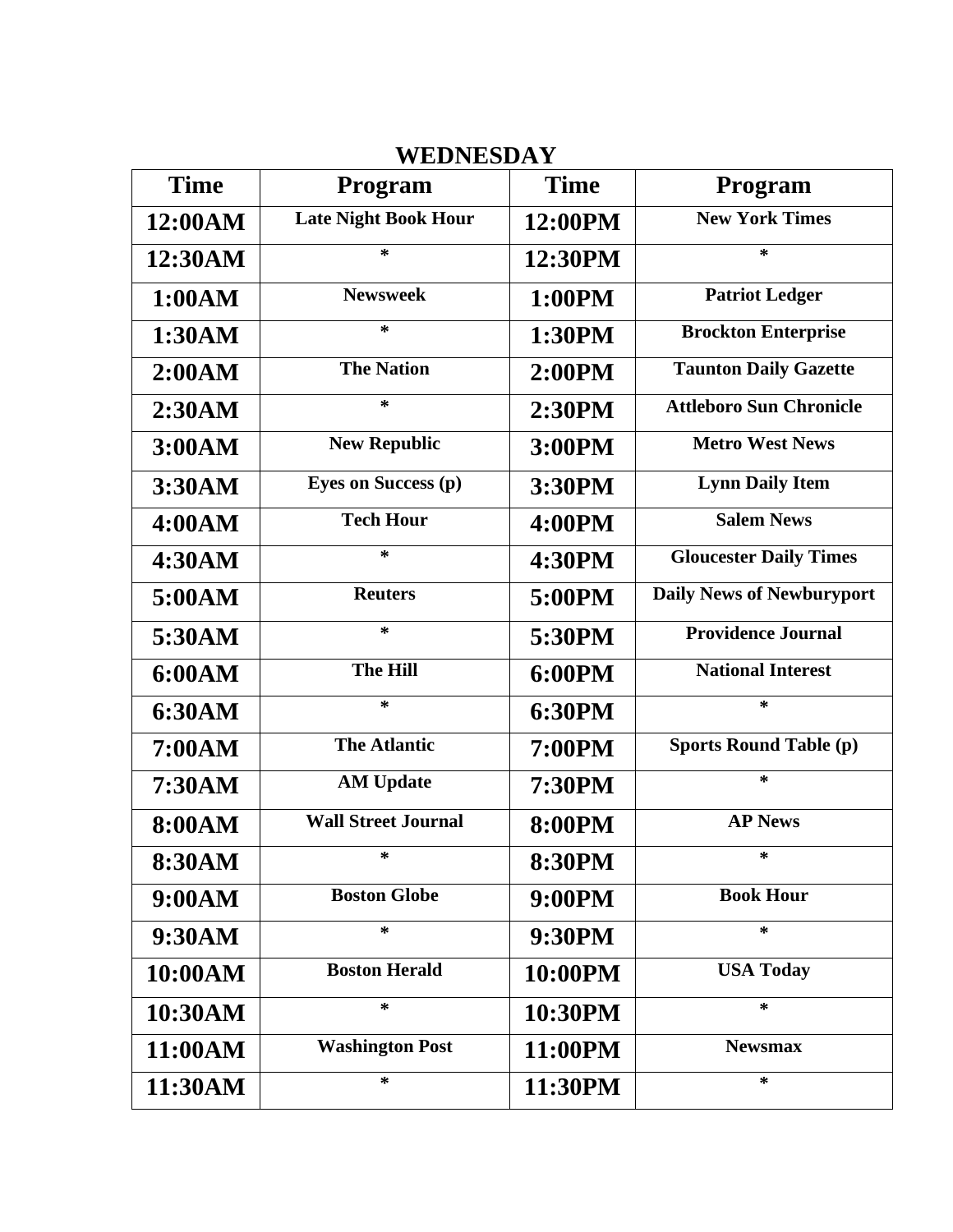| <b>THURSDAY</b> |                             |               |                                  |
|-----------------|-----------------------------|---------------|----------------------------------|
| <b>Time</b>     | <b>Program</b>              | <b>Time</b>   | <b>Program</b>                   |
| 12:00AM         | <b>Late Night Book Hour</b> | 12:00PM       | <b>New York Times</b>            |
| 12:30AM         | $\ast$                      | 12:30PM       | $\ast$                           |
| 1:00AM          | <b>People</b>               | 1:00PM        | <b>Patriot Ledger</b>            |
| 1:30AM          | $\ast$                      | 1:30PM        | <b>Brockton Enterprise</b>       |
| 2:00AM          | <b>Dirty Laundry</b>        | 2:00PM        | <b>Taunton Daily Gazette</b>     |
| 2:30AM          | <b>Martha Stewart</b>       | 2:30PM        | <b>Attleboro Sun Chronicle</b>   |
| 3:00AM          | <b>Food Show</b>            | 3:00PM        | <b>Metro West News</b>           |
| 3:30AM          | Yankee                      | 3:30PM        | <b>Lynn Daily Item</b>           |
| 4:00AM          | <b>Pets</b>                 | 4:00PM        | <b>Salem News</b>                |
| 4:30AM          | <b>Guideposts</b>           | 4:30PM        | <b>Gloucester Daily Times</b>    |
| 5:00AM          | <b>Reuters</b>              | 5:00PM        | <b>Daily News of Newburyport</b> |
| 5:30AM          | $\ast$                      | 5:30PM        | <b>Providence Journal</b>        |
| 6:00AM          | <b>The Hill</b>             | 6:00PM        | Cooking in the Dark (p)          |
| 6:30AM          | $\ast$                      | 6:30PM        | $\ast$                           |
| 7:00AM          | <b>Senior Program</b>       | <b>7:00PM</b> | <b>Rotation 1</b>                |
| 7:30AM          | <b>AM Update</b>            | 7:30PM        | $\ast$                           |
| <b>8:00AM</b>   | <b>Wall Street Journal</b>  | <b>8:00PM</b> | <b>AP News</b>                   |
| 8:30AM          | *                           | <b>8:30PM</b> | *                                |
| 9:00AM          | <b>Boston Globe</b>         | 9:00PM        | <b>Book Hour</b>                 |
| 9:30AM          | ∗                           | 9:30PM        | *                                |
| 10:00AM         | <b>Boston Herald</b>        | 10:00PM       | <b>USA Today</b>                 |
| 10:30AM         | *                           | 10:30PM       | $\ast$                           |
| 11:00AM         | <b>Washington Post</b>      | 11:00PM       | <b>Newsmax</b>                   |
| 11:30AM         | ∗                           | 11:30PM       | ∗                                |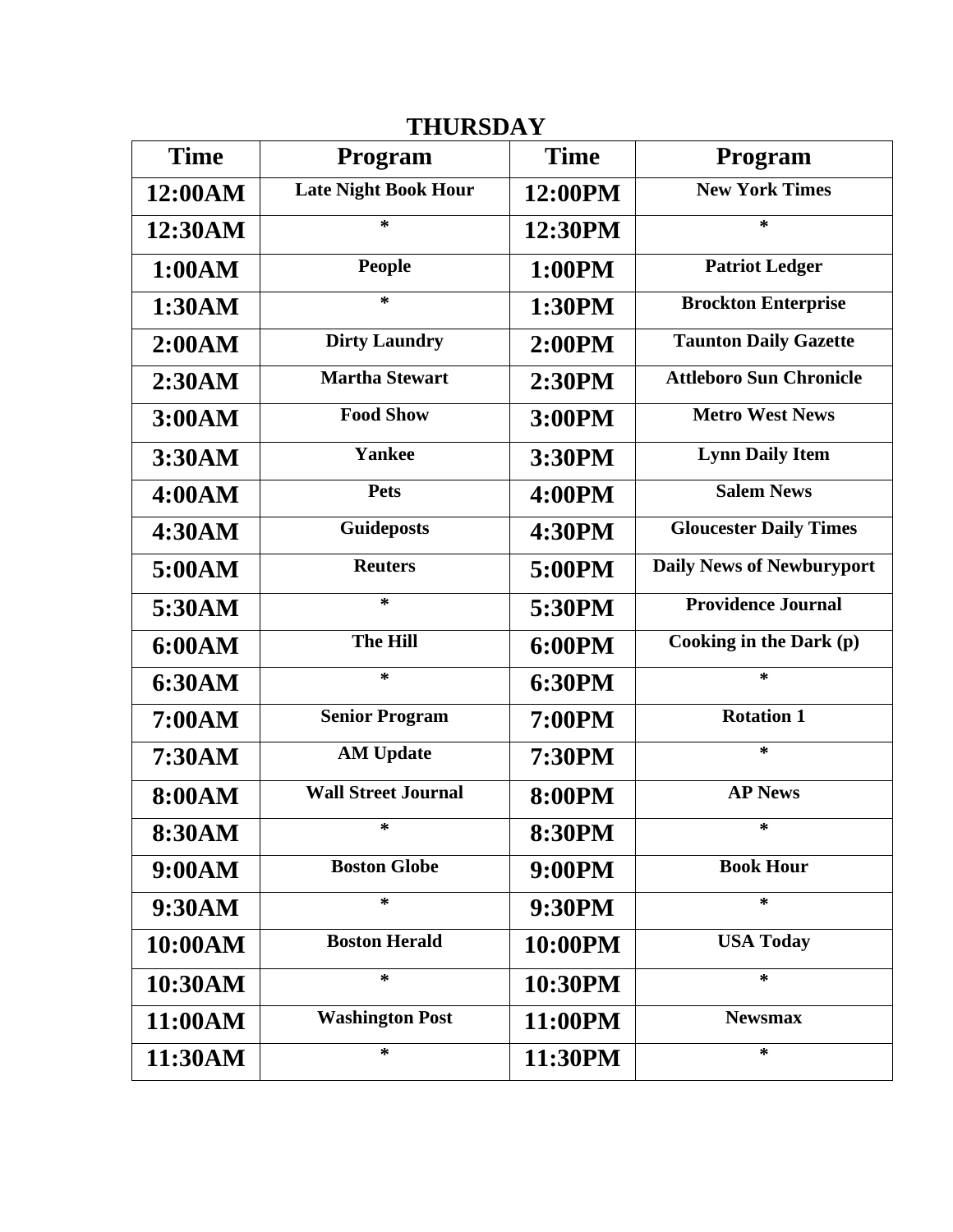| <b>FRIDAY</b> |                             |               |                                        |
|---------------|-----------------------------|---------------|----------------------------------------|
| <b>Time</b>   | Program                     | <b>Time</b>   | Program                                |
| 12:00AM       | <b>Late Night Book Hour</b> | 12:00PM       | <b>New York Times</b>                  |
| 12:30AM       | $\ast$                      | 12:30PM       | $\ast$                                 |
| 1:00AM        | <b>Pop Culture</b>          | 1:00PM        | <b>Patriot Ledger</b>                  |
| 1:30AM        | $\ast$                      | 1:30PM        | <b>Brockton Enterprise</b>             |
| 2:00AM        | Men's Hour                  | 2:00PM        | <b>Taunton Daily Gazette</b>           |
| 2:30AM        | $\ast$                      | 2:30PM        | <b>Attleboro Sun Chronicle</b>         |
| 3:00AM        | <b>Sports Illustrated</b>   | 3:00PM        | <b>Metro West News</b>                 |
| 3:30AM        | <b>Fortune</b>              | 3:30PM        | <b>Lynn Daily Item</b>                 |
| 4:00AM        | <b>National Geographic</b>  | 4:00PM        | <b>Salem News</b>                      |
| 4:30AM        | $\ast$                      | 4:30PM        | <b>Gloucester Daily Times</b>          |
| 5:00AM        | <b>Reuters</b>              | 5:00PM        | <b>Daily News of Newburyport</b>       |
| 5:30AM        | $\ast$                      | 5:30PM        | <b>Providence Journal</b>              |
| 6:00AM        | <b>The Hill</b>             | 6:00PM        | Stop&Shop/Roche Bros./Shaws            |
| 6:30AM        | $\ast$                      | 6:30PM        | $\ast$                                 |
| 7:00AM        | <b>Foreign Affairs</b>      | <b>7:00PM</b> | <b>Market Basket/Big Y/Whole Foods</b> |
| 7:30AM        | <b>AM Update</b>            | 7:30PM        | $\ast$                                 |
| <b>8:00AM</b> | <b>Wall Street Journal</b>  | <b>8:00PM</b> | <b>AP News</b>                         |
| 8:30AM        | *                           | <b>8:30PM</b> | *                                      |
| 9:00AM        | <b>Boston Globe</b>         | 9:00PM        | <b>Book Hour</b>                       |
| 9:30AM        | ∗                           | 9:30PM        | *                                      |
| 10:00AM       | <b>Boston Herald</b>        | 10:00PM       | <b>USA Today</b>                       |
| 10:30AM       | *                           | 10:30PM       | *                                      |
| 11:00AM       | <b>Washington Post</b>      | 11:00PM       | <b>Newsmax</b>                         |
| 11:30AM       | ∗                           | 11:30PM       | ∗                                      |